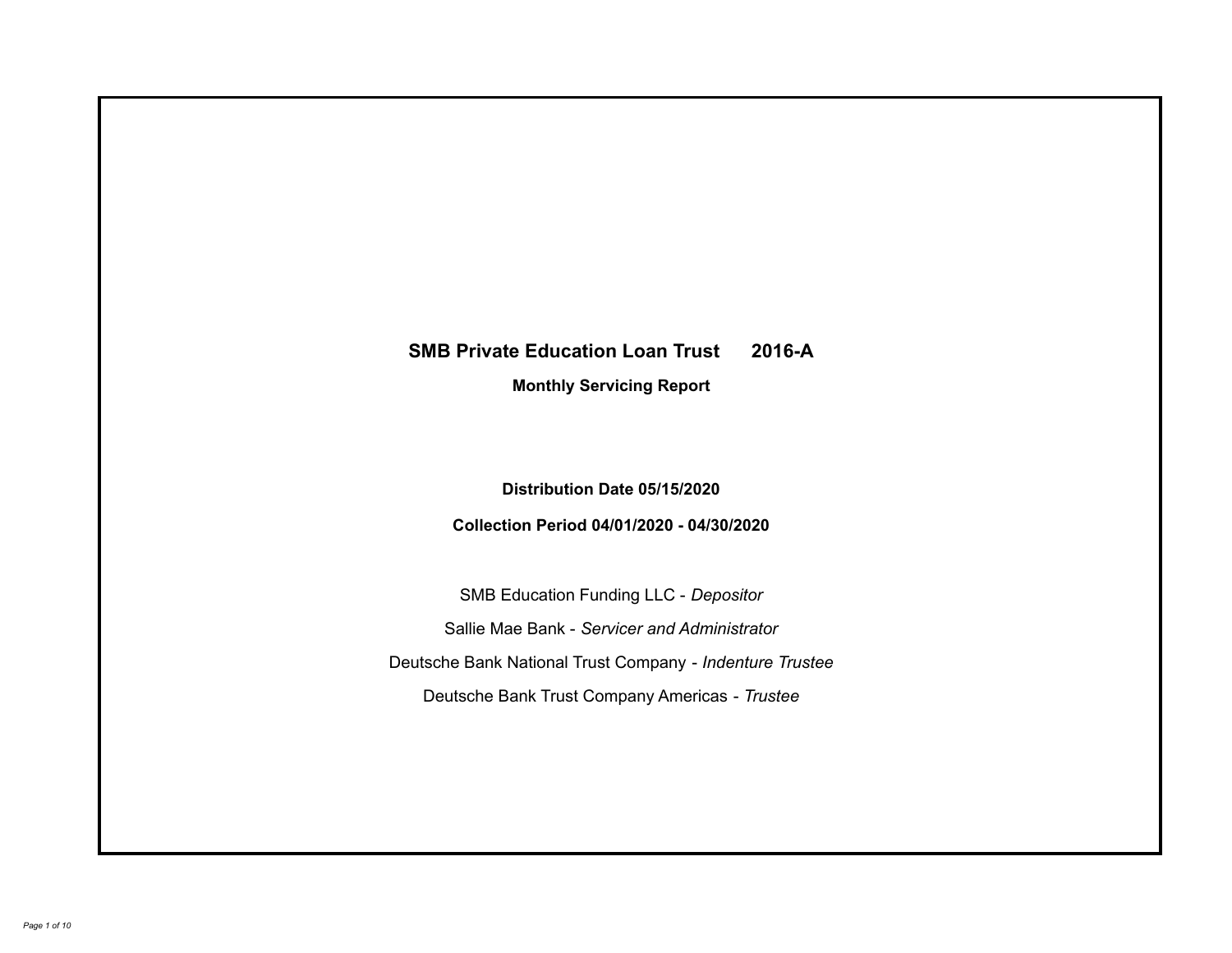| Α | <b>Student Loan Portfolio Characteristics</b>                  | <b>Settlement Date</b><br>05/26/2016 | 03/31/2020           | 04/30/2020           |
|---|----------------------------------------------------------------|--------------------------------------|----------------------|----------------------|
|   | <b>Principal Balance</b>                                       | \$585,861,635.84                     | \$331,207,371.96     | \$325,252,363.52     |
|   | Interest to be Capitalized Balance                             | 32,367,510.93                        | 14,541,681.04        | 14,476,136.53        |
|   | Pool Balance                                                   | \$618,229,146.77                     | \$345,749,053.00     | \$339,728,500.05     |
|   | Weighted Average Coupon (WAC)                                  |                                      |                      |                      |
|   | WAC1 (Contractual Interest Rate on the Loan)                   | 8.26%                                | 8.36%                | 7.99%                |
|   | WAC2 (Average of Applicable Interest Rate)                     | 8.23%                                | 8.29%                | 7.92%                |
|   | WAC3 (Average of Actual Interest Rate)                         | 8.16%                                | 8.21%                | 7.85%                |
|   | Weighted Average Remaining Term                                | 134.18                               | 126.15               | 126.28               |
|   | Number of Loans                                                | 53,959                               | 31,038               | 30,467               |
|   | Number of Borrowers                                            | 52,283                               | 29,949               | 29,402               |
|   | Pool Factor<br>Since Issued Total Constant Prepayment Rate (1) |                                      | 0.559257121<br>9.96% | 0.549518737<br>9.96% |
|   |                                                                |                                      |                      |                      |
| B | <b>Debt Securities</b><br><b>Cusip/Isin</b>                    | 04/15/2020                           |                      | 05/15/2020           |
|   | A <sub>2</sub> A<br>78449FAB7                                  | \$118,924,163.32                     |                      | \$116,314,116.78     |
|   | A <sub>2</sub> B<br>78449FAC5                                  | \$73,100,173.78                      |                      | \$71,495,833.25      |
|   | B<br>78449FAD3                                                 | \$50,000,000.00                      |                      | \$50,000,000.00      |
|   |                                                                |                                      |                      |                      |
| C | <b>Certificates</b><br>Cusip/Isin                              | 04/15/2020                           |                      | 05/15/2020           |
|   | 78449F101<br>Residual                                          | \$100,000.00                         |                      | \$100,000.00         |
|   |                                                                |                                      |                      |                      |
| D | <b>Account Balances</b>                                        | 04/15/2020                           |                      | 05/15/2020           |
|   | Reserve Account Balance                                        | \$1,557,854.00                       |                      | \$1,557,854.00       |
|   |                                                                |                                      |                      |                      |
| E | <b>Asset / Liability</b>                                       | 04/15/2020                           |                      | 05/15/2020           |
|   | Overcollateralization Percentage                               | 30.00%                               |                      | 30.00%               |
|   | Specified Overcollateralization Amount                         | \$103,724,715.90                     |                      | \$101,918,550.02     |
|   | Actual Overcollateralization Amount                            | \$103,724,715.90                     |                      | \$101,918,550.02     |

(1) For additional information, see 'Since Issued CPR Methodology' found on page 11 of this report.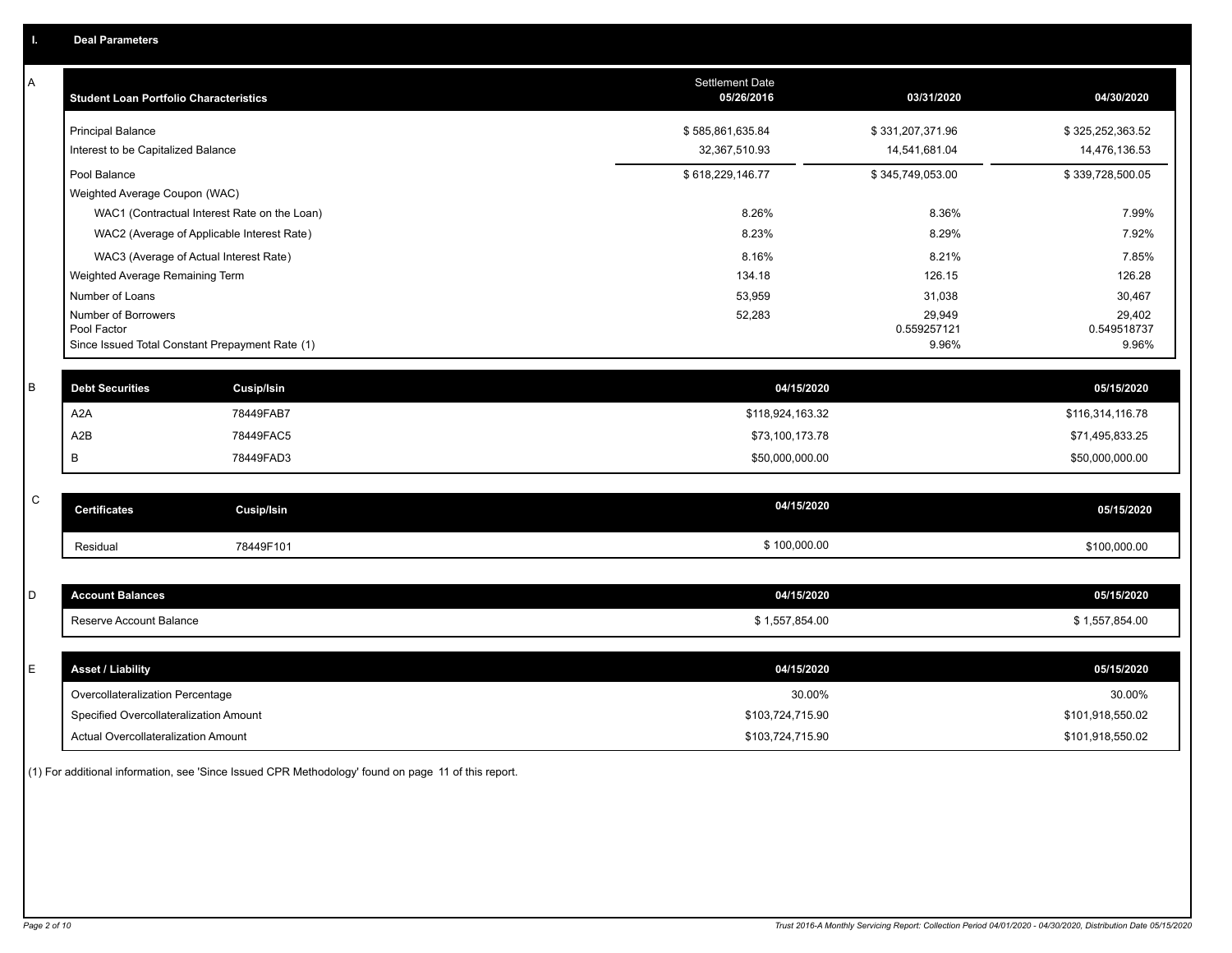## **II. 2016-A Trust Activity 04/01/2020 through 04/30/2020**

| <b>Borrower Principal</b><br>5,897,210.23<br><b>Consolidation Activity Principal</b><br>(2,896.81)<br>Seller Principal Reimbursement<br>Servicer Principal Reimbursement<br>Delinquent Principal Purchases by Servicer<br>100,197.35<br><b>Other Principal Deposits</b><br>\$5,994,510.77<br><b>Total Principal Receipts</b><br>В<br><b>Student Loan Interest Receipts</b><br><b>Borrower Interest</b><br>1,556,374.65<br><b>Consolidation Activity Interest</b><br>Seller Interest Reimbursement<br>Servicer Interest Reimbursement<br>Delinquent Interest Purchases by Servicer<br>Other Interest Deposits<br>\$1,557,117.23<br><b>Total Interest Receipts</b> | 0.00<br>0.00<br>0.00 |
|------------------------------------------------------------------------------------------------------------------------------------------------------------------------------------------------------------------------------------------------------------------------------------------------------------------------------------------------------------------------------------------------------------------------------------------------------------------------------------------------------------------------------------------------------------------------------------------------------------------------------------------------------------------|----------------------|
|                                                                                                                                                                                                                                                                                                                                                                                                                                                                                                                                                                                                                                                                  |                      |
|                                                                                                                                                                                                                                                                                                                                                                                                                                                                                                                                                                                                                                                                  |                      |
|                                                                                                                                                                                                                                                                                                                                                                                                                                                                                                                                                                                                                                                                  |                      |
|                                                                                                                                                                                                                                                                                                                                                                                                                                                                                                                                                                                                                                                                  |                      |
|                                                                                                                                                                                                                                                                                                                                                                                                                                                                                                                                                                                                                                                                  |                      |
|                                                                                                                                                                                                                                                                                                                                                                                                                                                                                                                                                                                                                                                                  |                      |
|                                                                                                                                                                                                                                                                                                                                                                                                                                                                                                                                                                                                                                                                  |                      |
|                                                                                                                                                                                                                                                                                                                                                                                                                                                                                                                                                                                                                                                                  |                      |
|                                                                                                                                                                                                                                                                                                                                                                                                                                                                                                                                                                                                                                                                  |                      |
|                                                                                                                                                                                                                                                                                                                                                                                                                                                                                                                                                                                                                                                                  | 0.00                 |
|                                                                                                                                                                                                                                                                                                                                                                                                                                                                                                                                                                                                                                                                  | (138.71)             |
|                                                                                                                                                                                                                                                                                                                                                                                                                                                                                                                                                                                                                                                                  | 0.00                 |
|                                                                                                                                                                                                                                                                                                                                                                                                                                                                                                                                                                                                                                                                  | 0.00                 |
|                                                                                                                                                                                                                                                                                                                                                                                                                                                                                                                                                                                                                                                                  | 881.29               |
|                                                                                                                                                                                                                                                                                                                                                                                                                                                                                                                                                                                                                                                                  |                      |
| C<br><b>Recoveries on Realized Losses</b><br>\$50,751.56                                                                                                                                                                                                                                                                                                                                                                                                                                                                                                                                                                                                         |                      |
| D<br><b>Investment Income</b><br>\$1,444.05                                                                                                                                                                                                                                                                                                                                                                                                                                                                                                                                                                                                                      |                      |
| Е<br><b>Funds Borrowed from Next Collection Period</b>                                                                                                                                                                                                                                                                                                                                                                                                                                                                                                                                                                                                           | \$0.00               |
| F<br><b>Funds Repaid from Prior Collection Period</b>                                                                                                                                                                                                                                                                                                                                                                                                                                                                                                                                                                                                            | \$0.00               |
| G<br>Loan Sale or Purchase Proceeds                                                                                                                                                                                                                                                                                                                                                                                                                                                                                                                                                                                                                              | \$0.00               |
| н<br><b>Initial Deposits to Distribution Account</b>                                                                                                                                                                                                                                                                                                                                                                                                                                                                                                                                                                                                             | \$0.00               |
| <b>Excess Transferred from Other Accounts</b>                                                                                                                                                                                                                                                                                                                                                                                                                                                                                                                                                                                                                    | \$0.00               |
| J<br><b>Borrower Benefit Reimbursements</b>                                                                                                                                                                                                                                                                                                                                                                                                                                                                                                                                                                                                                      | \$0.00               |
| Κ<br><b>Other Deposits</b>                                                                                                                                                                                                                                                                                                                                                                                                                                                                                                                                                                                                                                       | \$0.00               |
| L<br><b>Other Fees Collected</b>                                                                                                                                                                                                                                                                                                                                                                                                                                                                                                                                                                                                                                 | \$0.00               |
| М<br><b>AVAILABLE FUNDS</b><br>\$7,603,823.61                                                                                                                                                                                                                                                                                                                                                                                                                                                                                                                                                                                                                    |                      |
| N<br>Non-Cash Principal Activity During Collection Period<br>\$39,502.33                                                                                                                                                                                                                                                                                                                                                                                                                                                                                                                                                                                         |                      |
| Aggregate Purchased Amounts by the Depositor, Servicer or Seller<br>O<br>\$101,078.64                                                                                                                                                                                                                                                                                                                                                                                                                                                                                                                                                                            |                      |
| P<br>\$0.00<br>Aggregate Loan Substitutions                                                                                                                                                                                                                                                                                                                                                                                                                                                                                                                                                                                                                      |                      |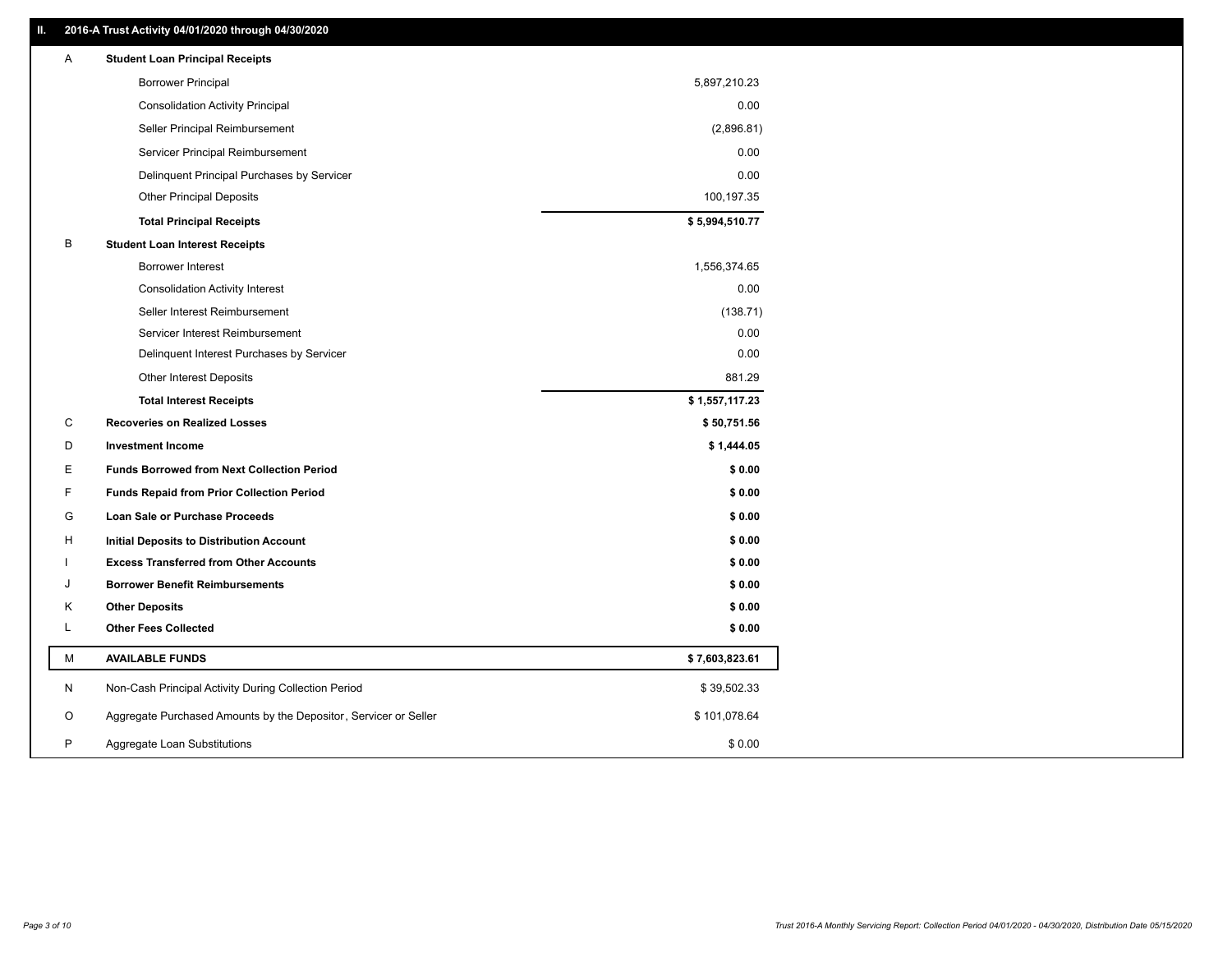|                   | <b>Loans by Repayment Status</b> |                          |         |                                                           |                |                            |                          |         |                                                           |                |                            |
|-------------------|----------------------------------|--------------------------|---------|-----------------------------------------------------------|----------------|----------------------------|--------------------------|---------|-----------------------------------------------------------|----------------|----------------------------|
|                   |                                  |                          |         | 04/30/2020                                                |                |                            |                          |         | 03/31/2020                                                |                |                            |
|                   |                                  | <b>Wtd Avg</b><br>Coupon | # Loans | Principal and<br><b>Interest Accrued</b><br>to Capitalize | % of Principal | % of Loans in<br>Repay (1) | <b>Wtd Avg</b><br>Coupon | # Loans | Principal and<br><b>Interest Accrued</b><br>to Capitalize | % of Principal | % of Loans in<br>Repay (1) |
| INTERIM:          | IN SCHOOL                        | 9.10%                    | 1,116   | \$18,393,351.30                                           | 5.414%         | $-$ %                      | 9.48%                    | 1,146   | \$18,943,018.63                                           | 5.479%         | $-$ %                      |
|                   | GRACE                            | 9.22%                    | 339     | \$5,297,051.45                                            | 1.559%         | $-$ %                      | 9.66%                    | 352     | \$5,283,581.34                                            | 1.528%         | $-$ %                      |
|                   | <b>DEFERMENT</b>                 | 8.73%                    | 1,816   | \$24,490,860.05                                           | 7.209%         | $-$ %                      | 9.11%                    | 1,855   | \$24,694,105.10                                           | 7.142%         | $-$ %                      |
| <b>REPAYMENT:</b> | <b>CURRENT</b>                   | 7.63%                    | 22,998  | \$234,832,825.65                                          | 69.124%        | 80.547%                    | 7.99%                    | 25,151  | \$261,725,001.04                                          | 75.698%        | 88.174%                    |
|                   | 31-60 DAYS DELINQUENT            | 8.29%                    | 413     | \$5,985,483.60                                            | 1.762%         | 2.053%                     | 8.50%                    | 496     | \$7,439,827.43                                            | 2.152%         | 2.506%                     |
|                   | 61-90 DAYS DELINQUENT            | 8.49%                    | 187     | \$2,859,528.64                                            | 0.842%         | 0.981%                     | 8.31%                    | 233     | \$3,125,099.19                                            | 0.904%         | 1.053%                     |
|                   | > 90 DAYS DELINQUENT             | 8.98%                    | 108     | \$1,684,787.72                                            | 0.496%         | 0.578%                     | 9.12%                    | 137     | \$2,172,172.84                                            | 0.628%         | 0.732%                     |
|                   | FORBEARANCE                      | 7.69%                    | 3,490   | \$46,184,611.64                                           | 13.595%        | 15.841%                    | 8.10%                    | 1,668   | \$22,366,247.43                                           | 6.469%         | 7.535%                     |
| <b>TOTAL</b>      |                                  |                          | 30,467  | \$339,728,500.05                                          | 100.00%        | 100.00%                    |                          | 31,038  | \$345,749,053.00                                          | 100.00%        | 100.00%                    |

Percentages may not total 100% due to rounding \*

1 Loans classified in "Repayment" include any loan for which interim interest only, \$25 fixed payments or full principal and interest payments are due.

| <b>Loans by Borrower Status</b> |                                                                                                                              |                          |         |                                                           |                |                                |                          |         |                                                                  |                |                                |
|---------------------------------|------------------------------------------------------------------------------------------------------------------------------|--------------------------|---------|-----------------------------------------------------------|----------------|--------------------------------|--------------------------|---------|------------------------------------------------------------------|----------------|--------------------------------|
|                                 |                                                                                                                              |                          |         | 04/30/2020                                                |                |                                |                          |         | 03/31/2020                                                       |                |                                |
|                                 |                                                                                                                              | <b>Wtd Avg</b><br>Coupon | # Loans | Principal and<br><b>Interest Accrued</b><br>to Capitalize | % of Principal | % of Loans in<br>P&I Repay (2) | <b>Wtd Avg</b><br>Coupon | # Loans | <b>Principal and</b><br><b>Interest Accrued</b><br>to Capitalize | % of Principal | % of Loans in<br>P&I Repay (2) |
| INTERIM:                        | IN SCHOOL                                                                                                                    | 8.69%                    | 2,193   | \$34,191,337.19                                           | 10.064%        | $-$ %                          | 9.08%                    | 2,260   | \$35,450,089.91                                                  | 10.253%        | $-$ %                          |
|                                 | <b>GRACE</b>                                                                                                                 | 8.82%                    | 657     | \$10,077,993.68                                           | 2.966%         | $-$ %                          | 9.21%                    | 673     | \$9,980,929.76                                                   | 2.887%         | $-$ %                          |
|                                 | <b>DEFERMENT</b>                                                                                                             | 8.32%                    | 3,431   | \$45,600,537.20                                           | 13.423%        | $-$ %                          | 8.71%                    | 3,522   | \$46,481,889.13                                                  | 13.444%        | $-$ %                          |
| P&I REPAYMENT:                  | <b>CURRENT</b>                                                                                                               | 7.54%                    | 20,012  | \$193,553,398.24                                          | 56.973%        | 77.465%                        | 7.90%                    | 22,077  | \$219,205,096.15                                                 | 63.400%        | 86.357%                        |
|                                 | 31-60 DAYS DELINQUENT                                                                                                        | 8.30%                    | 397     | \$5,711,042.53                                            | 1.681%         | 2.286%                         | 8.44%                    | 477     | \$7,081,872.10                                                   | 2.048%         | 2.790%                         |
|                                 | 61-90 DAYS DELINQUENT                                                                                                        | 8.47%                    | 181     | \$2,756,852.29                                            | 0.811%         | 1.103%                         | 8.29%                    | 225     | \$3,020,186.34                                                   | 0.874%         | 1.190%                         |
|                                 | > 90 DAYS DELINQUENT                                                                                                         | 9.00%                    | 106     | \$1,652,727.28                                            | 0.486%         | 0.661%                         | 9.11%                    | 136     | \$2,162,742.18                                                   | 0.626%         | 0.852%                         |
|                                 | FORBEARANCE                                                                                                                  | 7.69%                    | 3,490   | \$46,184,611.64                                           | 13.595%        | 18.484%                        | 8.10%                    | 1,668   | \$22,366,247.43                                                  | 6.469%         | 8.811%                         |
| <b>TOTAL</b><br>$\star$         | Percentages may not total 100% due to rounding                                                                               |                          | 30,467  | \$339,728,500.05                                          | 100.00%        | 100.00%                        |                          | 31,038  | \$345,749,053.00                                                 | 100.00%        | 100.00%                        |
|                                 | 2 Loans classified in "P&I Repayment" includes only those loans for which scheduled principal and interest payments are due. |                          |         |                                                           |                |                                |                          |         |                                                                  |                |                                |

WAC reflects WAC3 To conform with company standard reporting these sections now include Princial and Interest Accrued to Capitalize .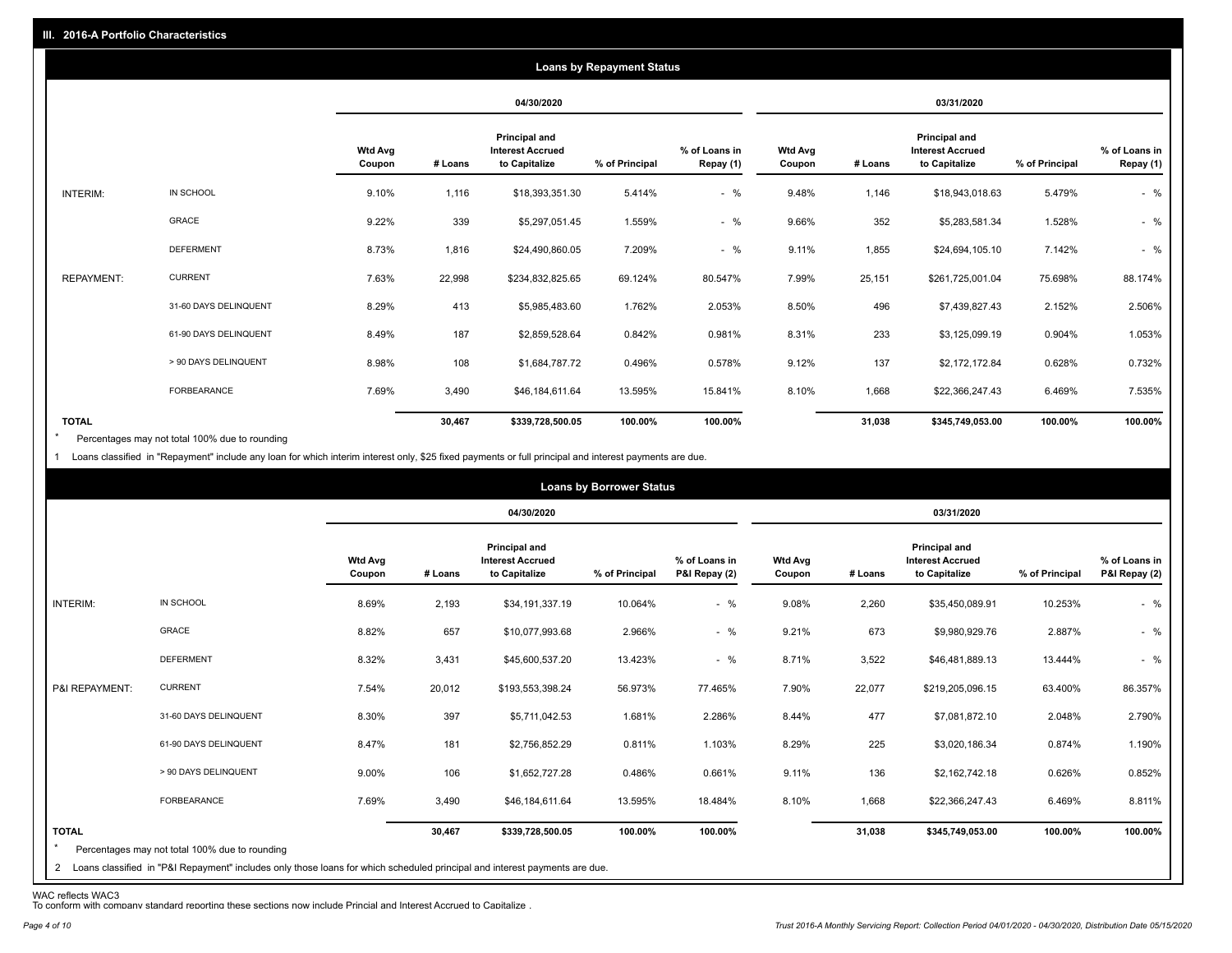|                                                                                                  | 4/30/2020        | 3/31/2020        |  |
|--------------------------------------------------------------------------------------------------|------------------|------------------|--|
| Pool Balance                                                                                     | \$339,728,500.05 | \$345,749,053.00 |  |
| Total # Loans                                                                                    | 30,467           | 31,038           |  |
| Total # Borrowers                                                                                | 29,402           | 29,949           |  |
| Weighted Average Coupon                                                                          | 7.92%            | 8.29%            |  |
| Weighted Average Remaining Term                                                                  | 126.28           | 126.15           |  |
| Percent of Pool - Cosigned                                                                       | 93.1%            | 93.1%            |  |
| Percent of Pool - Non Cosigned                                                                   | 6.9%             | 6.9%             |  |
| Borrower Interest Accrued for Period                                                             | \$2,180,513.75   | \$2,424,361.53   |  |
| Outstanding Borrower Interest Accrued                                                            | \$17,344,609.27  | \$17,106,297.28  |  |
| Gross Principal Realized Loss - Periodic *                                                       | \$317,590.35     | \$358,502.96     |  |
| Gross Principal Realized Loss - Cumulative *                                                     | \$20,596,274.73  | \$20,278,684.38  |  |
| Recoveries on Realized Losses - Periodic                                                         | \$50,751.56      | \$57,487.68      |  |
| Recoveries on Realized Losses - Cumulative                                                       | \$3,188,807.23   | \$3,138,055.67   |  |
| Net Losses - Periodic                                                                            | \$266,838.79     | \$301,015.28     |  |
| Net Losses - Cumulative                                                                          | \$17,407,467.50  | \$17,140,628.71  |  |
| Non-Cash Principal Activity - Capitalized Interest                                               | \$344,776.33     | \$741,426.40     |  |
| Since Issued Total Constant Prepayment Rate (CPR) (1)                                            | 9.96%            | 9.96%            |  |
| <b>Loan Substitutions</b>                                                                        | \$0.00           | \$0.00           |  |
| <b>Cumulative Loan Substitutions</b>                                                             | \$0.00           | \$0.00           |  |
| <b>Unpaid Servicing Fees</b>                                                                     | \$0.00           | \$0.00           |  |
| <b>Unpaid Administration Fees</b>                                                                | \$0.00           | \$0.00           |  |
| <b>Unpaid Carryover Servicing Fees</b>                                                           | \$0.00           | \$0.00           |  |
| Note Interest Shortfall                                                                          | \$0.00           | \$0.00           |  |
| Loans in Modification                                                                            | \$30,154,977.55  | \$30,131,396.48  |  |
| % of Loans in Modification as a % of Loans in Repayment (P&I)                                    | 14.81%           | 13.02%           |  |
|                                                                                                  |                  |                  |  |
| % Annualized Gross Principal Realized Loss - Periodic as a %<br>of Loans in Repayment (P&I) * 12 | 1.87%            | 1.86%            |  |
| % Gross Principal Realized Loss - Cumulative as a % of                                           |                  |                  |  |
| <b>Original Pool Balance</b>                                                                     | 3.33%            | 3.28%            |  |
|                                                                                                  |                  |                  |  |
|                                                                                                  |                  |                  |  |

\* In accordance with the Servicer's current policies and procedures, after September 1, 2017 loans subject to bankruptcy claims generally will not be reported as a charged- off unless and until they are delinquent for 120

(1) For additional information, see 'Since Issued CPR Methodology' found on page 11 of this report.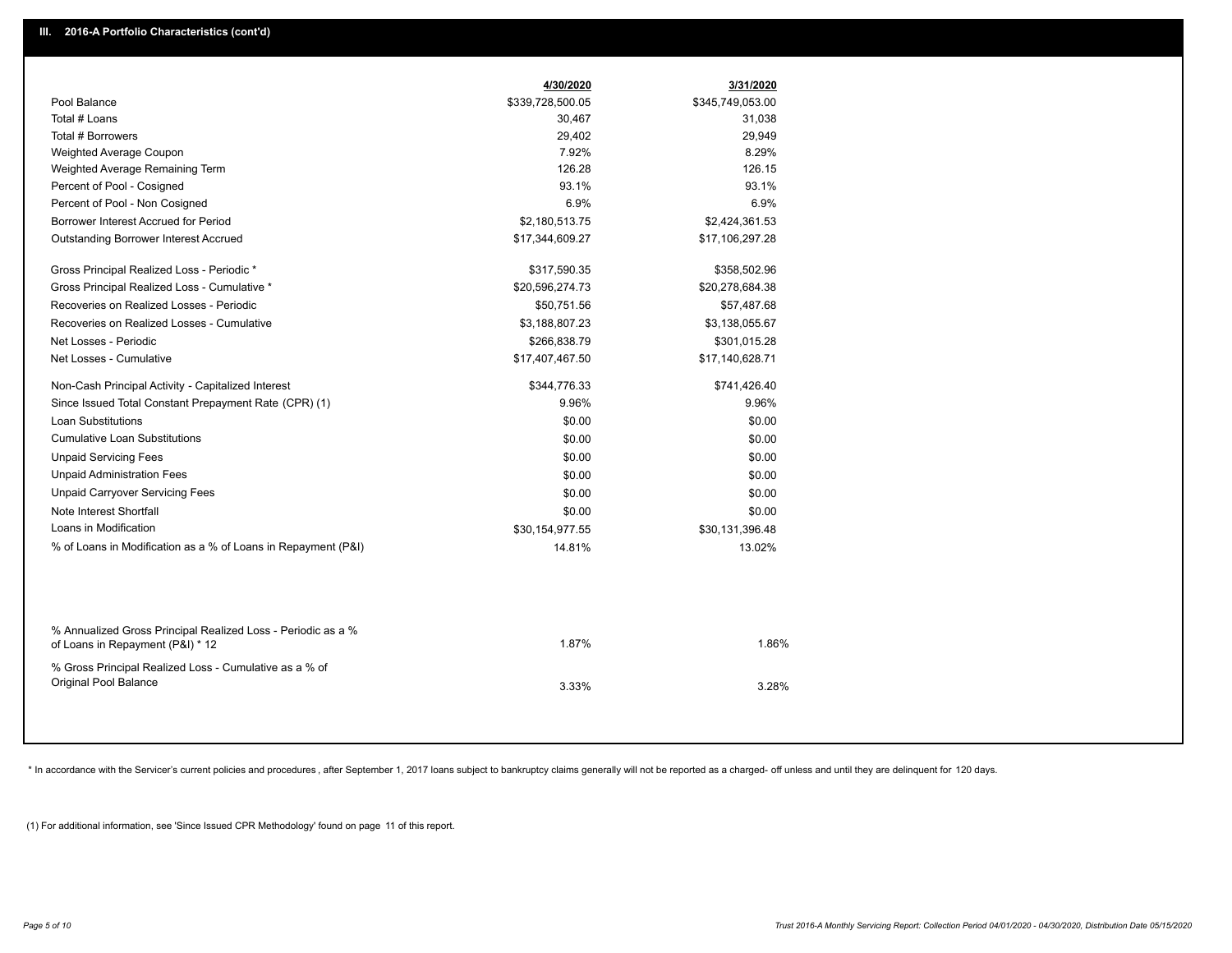#### **Loan Program**  A

|                                    | Weighted<br><b>Average Coupon</b> | # LOANS | <b>\$ AMOUNT</b> | $%$ *    |
|------------------------------------|-----------------------------------|---------|------------------|----------|
| - Smart Option Interest-Only Loans | 6.90%                             | 6,608   | \$52,024,221.54  | 15.313%  |
| - Smart Option Fixed Pay Loans     | 7.86%                             | 8,184   | \$108,654,560.03 | 31.983%  |
| - Smart Option Deferred Loans      | 8.12%                             | 15.675  | \$179,049,718.48 | 52.704%  |
| - Other Loan Programs              | $0.00\%$                          | 0       | \$0.00           | 0.000%   |
| <b>Total</b>                       | 7.85%                             | 30,467  | \$339,728,500.05 | 100.000% |

\* Percentages may not total 100% due to rounding

B

C

**Index Type**

|                       | Weighted<br><b>Average Coupon</b> | # LOANS | <b>\$ AMOUNT</b> | $%$ *     |
|-----------------------|-----------------------------------|---------|------------------|-----------|
| - Fixed Rate Loans    | 7.52%                             | 6,737   | \$86,599,757.74  | 25.491%   |
| - LIBOR Indexed Loans | 7.96%                             | 23,730  | \$253,128,742.31 | 74.509%   |
| - Other Index Rates   | $0.00\%$                          | 0       | \$0.00           | $0.000\%$ |
| Total                 | 7.85%                             | 30,467  | \$339,728,500.05 | 100.000%  |

\* Percentages may not total 100% due to rounding

## **Weighted Average Recent FICO**

| 0 - 639<br>640 - 669 | 2,798<br>2,073 | \$31,985,935.10  | 9.415%   |
|----------------------|----------------|------------------|----------|
|                      |                |                  |          |
|                      |                | \$23,077,593.02  | 6.793%   |
| 670 - 699            | 3,320          | \$36,263,945.87  | 10.674%  |
| 700 - 739            | 6,216          | \$72,429,559.28  | 21.320%  |
| $740 +$              | 16,059         | \$175,967,077.31 | 51.796%  |
| N/A <sup>(1)</sup>   |                | \$4,389.47       | 0.001%   |
| <b>Total</b>         | 30,467         | \$339,728,500.05 | 100.000% |

WAC reflects WAC3

To conform with company standard reporting these sections now include Princial and Interest Accrued to Capitalize .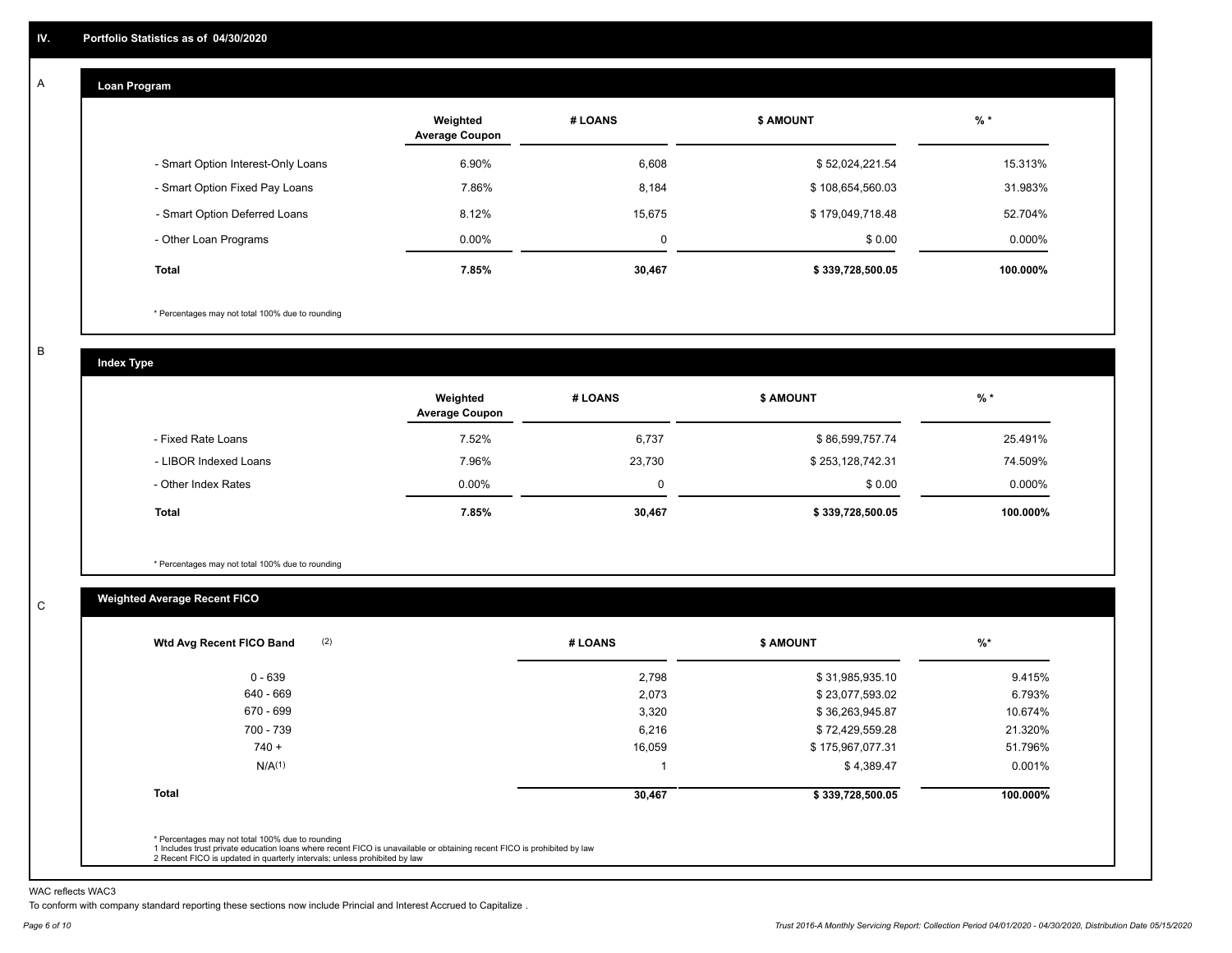| V. | 2016-A Reserve Account, Principal Distribution, and R-2 Certificate Calculations        |                  |
|----|-----------------------------------------------------------------------------------------|------------------|
| А. | <b>Reserve Account</b>                                                                  |                  |
|    | Specified Reserve Account Balance                                                       | \$1,557,854.00   |
|    | Actual Reserve Account Balance                                                          | \$1,557,854.00   |
| В. | <b>Principal Distribution Amount</b>                                                    |                  |
|    | Class A Notes Outstanding<br>i.                                                         | \$192,024,337.10 |
|    | Pool Balance<br>ii.                                                                     | \$339,728,500.05 |
|    | First Priority Principal Distribution Amount (i - ii)<br>iii.                           | \$0.00           |
|    | Class A and B Notes Outstanding<br>iv.                                                  | \$242,024,337.10 |
|    | <b>First Priority Principal Distribution Amount</b><br>v.                               | \$0.00           |
|    | Pool Balance<br>vi.                                                                     | \$339,728,500.05 |
|    | Specified Overcollateralization Amount<br>vii.                                          | \$101,918,550.02 |
|    | Regular Principal Distribution Amount (if (iv > 0, (iv - v) - (vi - vii))<br>viii.      | \$4,214,387.07   |
|    | Pool Balance<br>ix.                                                                     | \$339,728,500.05 |
|    | 10% of Initial Pool Balance<br>х.                                                       | \$61,822,914.68  |
|    | First Priority Principal Distribution Amount<br>xi.                                     | \$0.00           |
|    | Regular Principal Distribution Amount<br>xii.                                           | \$4,214,387.07   |
|    | Available Funds (after payment of waterfall items A through I)<br>xiii.                 | \$2,613,130.24   |
|    | Additional Principal Distribution Amount (if(vi <= x,min(xiii, vi - xi - xii)))<br>xiv. | \$0.00           |
| C. | R-2 Certificate                                                                         |                  |
|    | <b>Previous Notional Balance</b>                                                        | \$37,490,591.00  |
|    | Shortfall of Principal                                                                  | \$0.00           |
|    | Shortfall of Interest                                                                   | \$0.00           |
|    | <b>Current Notional Balance</b>                                                         | \$37,490,591.00  |
|    | Excess Distribution Allocated (1)                                                       | \$736,910.10     |
|    |                                                                                         |                  |
|    |                                                                                         |                  |

1. Until the notional amount of the R-2 Certificate is reduced to zero and if there is excess cash through the distribution available it will be distributed to the R-2 Certificate, otherwise the amount will be zero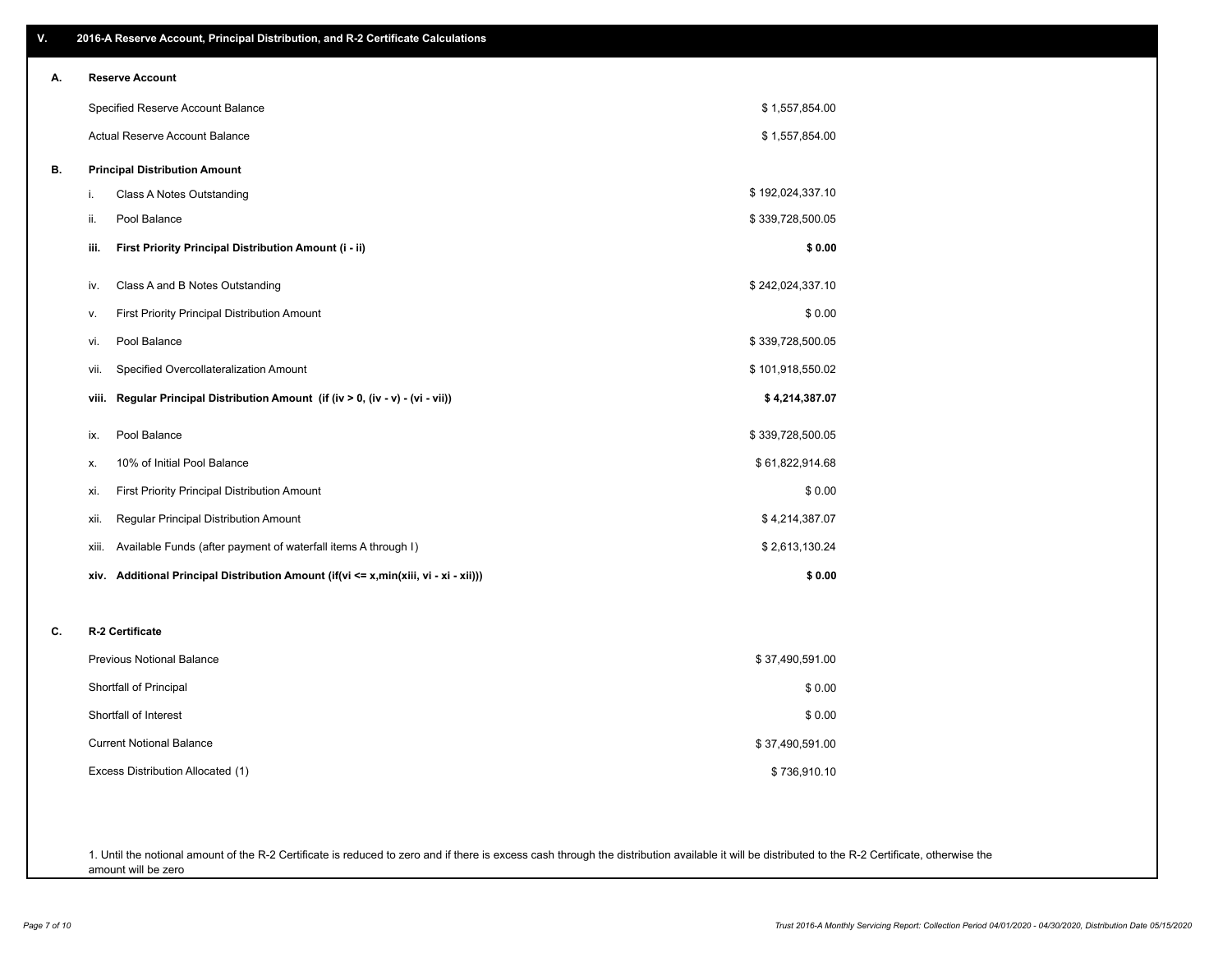|                                                               | Paid           | <b>Funds Balance</b> |
|---------------------------------------------------------------|----------------|----------------------|
| <b>Total Available Funds</b>                                  |                | \$7,603,823.61       |
| <b>Trustee Fees</b><br>A                                      | \$0.00         | \$7,603,823.61       |
| В<br><b>Servicing Fees</b>                                    | \$221,349.10   | \$7,382,474.51       |
| C<br>i. Administration Fees                                   | \$8,333.00     | \$7,374,141.51       |
| ii. Unreimbursed Administrator Advances plus any Unpaid       | \$0.00         | \$7,374,141.51       |
| Class A Noteholders Interest Distribution Amount<br>D         | \$408,540.87   | \$6,965,600.64       |
| E.<br><b>First Priority Principal Payment</b>                 | \$0.00         | \$6,965,600.64       |
| <b>Class B Noteholders Interest Distribution Amount</b><br>F. | \$138,083.33   | \$6,827,517.31       |
| <b>Reinstatement Reserve Account</b><br>G                     | \$0.00         | \$6,827,517.31       |
| H<br><b>Regular Principal Distribution</b>                    | \$4,214,387.07 | \$2,613,130.24       |
| $\mathbf{I}$<br><b>Carryover Servicing Fees</b>               | \$0.00         | \$2,613,130.24       |
| Additional Principal Distribution Amount<br>J                 | \$0.00         | \$2,613,130.24       |
| Κ<br>Unpaid Expenses of Trustee                               | \$0.00         | \$2,613,130.24       |
| Unpaid Expenses of Administrator<br>L                         | \$0.00         | \$2,613,130.24       |
| M<br>i. Remaining Funds to the R-1 Certificateholder(s)       | \$1,876,220.14 | \$736,910.10         |
| ii. Remaining Funds to the R-2 Certificateholder(s)           | \$736,910.10   | \$0.00               |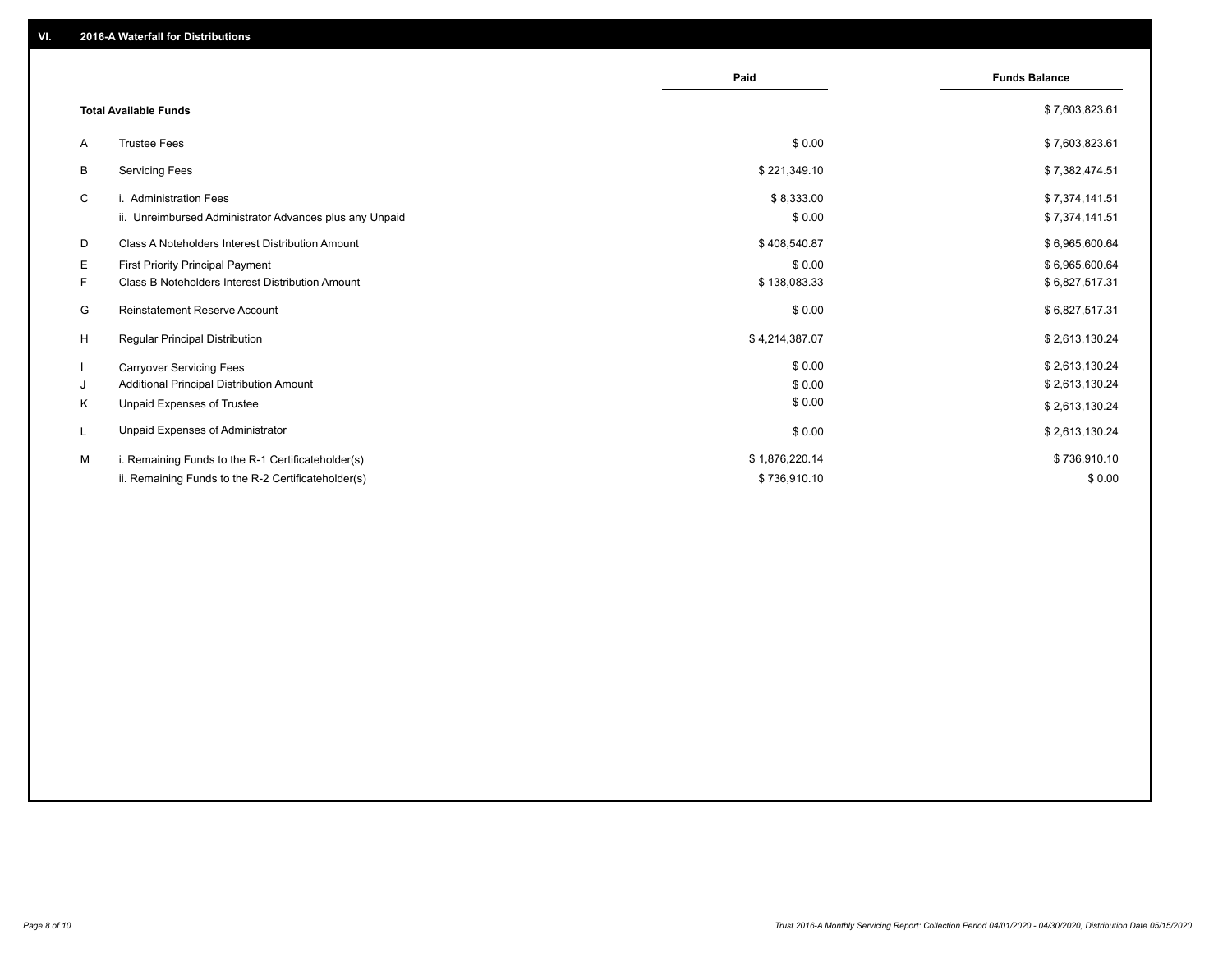| <b>Distribution Amounts</b>                                |                         |                         |                         |
|------------------------------------------------------------|-------------------------|-------------------------|-------------------------|
|                                                            | A <sub>2</sub> A        | A <sub>2</sub> B        | в                       |
| Cusip/Isin                                                 | 78449FAB7               | 78449FAC5               | 78449FAD3               |
| <b>Beginning Balance</b>                                   | \$118,924,163.32        | \$73,100,173.78         | \$50,000,000.00         |
| Index                                                      | <b>FIXED</b>            | <b>LIBOR</b>            | <b>LIBOR</b>            |
| Spread/Fixed Rate                                          | 2.70%                   | 1.50%                   | 2.50%                   |
| Record Date (Days Prior to Distribution)                   | 1 NEW YORK BUSINESS DAY | 1 NEW YORK BUSINESS DAY | 1 NEW YORK BUSINESS DAY |
| <b>Accrual Period Begin</b>                                | 4/15/2020               | 4/15/2020               | 4/15/2020               |
| <b>Accrual Period End</b>                                  | 5/15/2020               | 5/15/2020               | 5/15/2020               |
| Daycount Fraction                                          | 0.08333333              | 0.08333333              | 0.08333333              |
| Interest Rate*                                             | 2.70000%                | 2.31400%                | 3.31400%                |
| <b>Accrued Interest Factor</b>                             | 0.002250000             | 0.001928333             | 0.002761667             |
| <b>Current Interest Due</b>                                | \$267,579.37            | \$140,961.50            | \$138,083.33            |
| Interest Shortfall from Prior Period Plus Accrued Interest | $\frac{1}{2}$           | $\frac{1}{2}$           | $\mathcal{S}$ -         |
| <b>Total Interest Due</b>                                  | \$267,579.37            | \$140,961.50            | \$138,083.33            |
| <b>Interest Paid</b>                                       | \$267,579.37            | \$140,961.50            | \$138,083.33            |
| <b>Interest Shortfall</b>                                  | $\mathsf{\$}$ -         | $$ -$                   | $\mathsf{\$}$ -         |
| <b>Principal Paid</b>                                      | \$2,610,046.54          | \$1,604,340.53          | $$ -$                   |
| <b>Ending Principal Balance</b>                            | \$116,314,116.78        | \$71,495,833.25         | \$50,000,000.00         |
| Paydown Factor                                             | 0.011972691             | 0.011972691             | 0.000000000             |
| <b>Ending Balance Factor</b>                               | 0.533550994             | 0.533550994             | 1.000000000             |

\* Pay rates for Current Distribution. For the interest rates applicable to the next distribution date, please see https://www.salliemae.com/about/investors/data/SMBabrate.txt.

**VII. 2016-A Distributions**